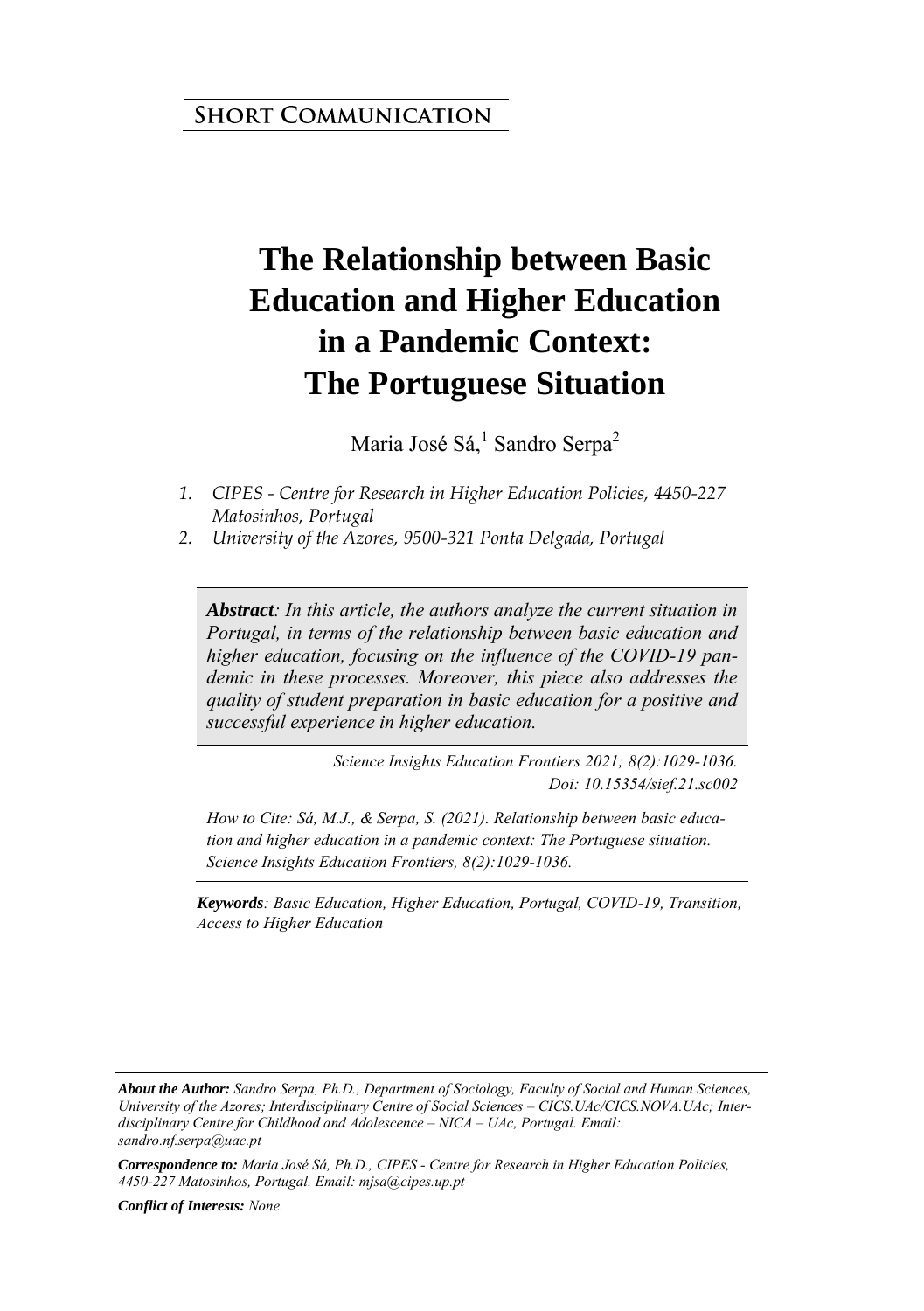### **Introduction**

N this article, the current situation in Portugal is analyzed at the level of the relationship between basic education and higher education, focusing on the influence of  $\text{\textsterling}$  the COVID-19 pandemic in these processes, based on the prerogative that school-IN this article, the current situation in Portugal is analyzed at the level of the relationship between basic education and higher education, focusing on the influence of the COVID-19 pandemic in these processes, based on right (Serpa & Sá, 2019). This commentary also questions to what extent, and in what way, basic and secondary education prepares students for higher education, namely in terms of equipping them with transversal skills, with digital skills taking on a leading role.

## **The Transition from Basic Education to Higher Education in Portugal in the Pandemic Context**

Contextualizing this commentary, in Portugal, basic education encompasses 12 years, or until the student turns 18 years old. Once the student completes 12 years of basic and secondary education, he or she can enroll in higher education through a national competition covering mainland Portugal, as well as the Autonomous Regions of the Azores and Madeira.

Currently, the COVID-19 pandemic and its multiple social, economic and educational effects is an unavoidable and worrying issue (Carmo et al., 2020; Ferreira & Serpa, 2021; Martins et al., 2021; Sá & Serpa, 2020a; Serpa & Ferreira, 2021), as well as their many and profound implications for the relationship between basic education and higher education (Sá & Serpa, 2020b, 2020c). At the time of the writing of this commentary, the number of deaths caused by COVID-19 in Portugal, on March 12, 2021, and according to official data, was 16,650 individuals (General-Directorate for Health, 2021a).

There are variations between mainland Portugal and its two autonomous regions of the Azores and Madeira: specificities and differences in the measures taken, especially in terms of time (when they were taken) and with similar implications for the topic under analysis. For example, the President of the Regional Government of the Azores and, at the same time, President of the Conference of the Ultra-Peripheral Regions of the European Union asked the European Commissioner for Health and Food Safety, Stella Kyriakides, for a "direct intervention" with the European Commission to make vaccines available in numbers that allow the immunization of Azorean citizens:

<sup>© 2021</sup> Insights Publisher. All rights reserved.

Creative Commons Non Commercial CC BY-NC: This article is distributed under the terms of the Crea- $\circledcirc$   $\circledcirc$ tive Commons Attribution-NonCommercial 4.0 License (http://www.creativecommons.org/licenses/bync/4.0/) which permits non-commercial use, reproduction and distribution of the work without further permission provided the original work is attributed by the Insights Publisher.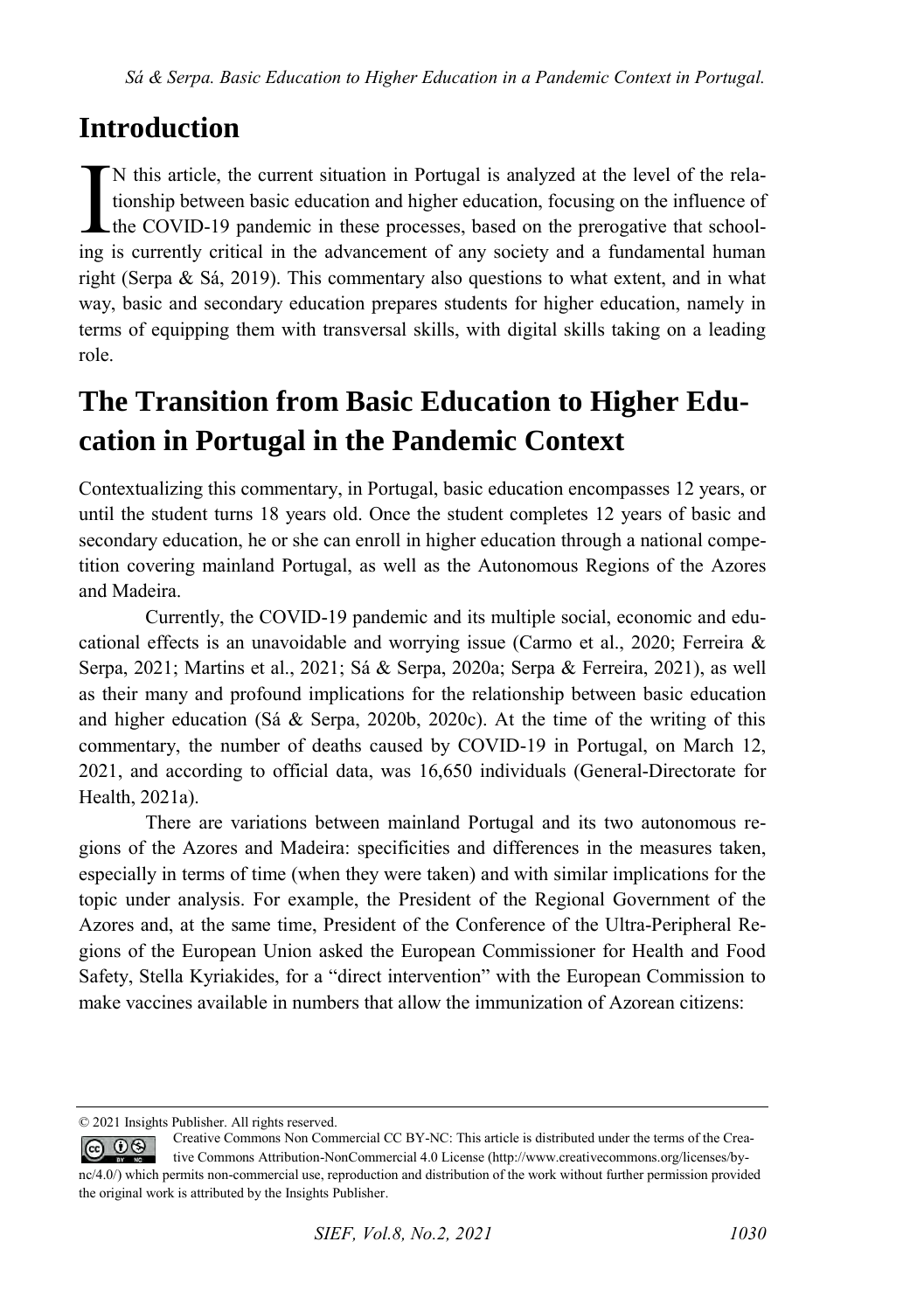*[…] I do so as President of the Government of the Azores and, for this reason; I am primarily responsible for the destinies of the European citizens who live here. As you certainly know, the Azores, as well as the other ultra-peripheral regions, are spaces that are particularly vulnerable to phenomena of global scope due to the features that shape us and that find a concrete translation in the concept of the ultra-peripheral regions (LUSA, 2021).* 

Portugal has been preparing for a gradual relief of the lockdown as of March 15, which also covers the education system, with phased openings of the different levels of education that have been physically closed since January 22, 2021 (General-Directorate for Health, 2021b; Vieira, 2021). In these confinements, the Prime Minister, the Minister of Education and the Minister of Science, Technology and Higher Education recognized that the closure of schools and the inhibition of the face-to-face regime, either on basic education or higher education, would be a position only of last resort, taking into account the negative implications in the students' learning and, also, in the shaping of old and new inequalities (Cotrim, 2021; Silva, 2021).

In this context of progressive relief of the lockdown, and in a country where the rate of transition to higher education is not one of the highest (Dias, 2015; Domingos & Baptista, 2018; Silva, 2021), with the economic factor playing a pivotal role, it is critical to ensure situations of justice and equity (Cherkaoui, 1999; Neves et al., 2016), as well as to mitigate current social inequalities in this new context (Borralho et al., 2020; Carmo et al., 2020; Ferreira & Serpa, 2021), but also educational ones (Tavares & Cândido, 2021). In this regard, Costa (2020) warns that

*In the countries with the highest human development, in which Portugal is included, the impacts of the Covid-19 pandemic on the worsening of social inequalities have also been occurring in a very evident and very worrying way. In different social strata, there are situations of increased inequality and others are affected by new situations of inequality […]. Another social category, school-age children and youth, has experienced difficulties in pursuing both school learning and peer socialization, both of which are critical to social growth paths. They are in educational inequality compared to previous generations and the physical and relational distance from schools further widens the inequalities between them – depending on the unequal educational and economic resources of their families. The inequalities in future opportunities between them have an increased gap (pp7 and pp8).* 

These measures motivated by the fight against the COVID-19 pandemic fostered the critical digitalization in higher education already in the near future (Carmo et al., 2020; Santos & Serpa, 2017; Serpa & Ferreira, 2018). As Lopes (2020) sustains, "In terms of technological fetishism and euphoria and the glorification of the 'internet of things', it is important to take into account people's internet, that is, the way they access it and how they appropriate it" (pp78), at least temporarily (Gaebel et al., 2021; Sá  $\&$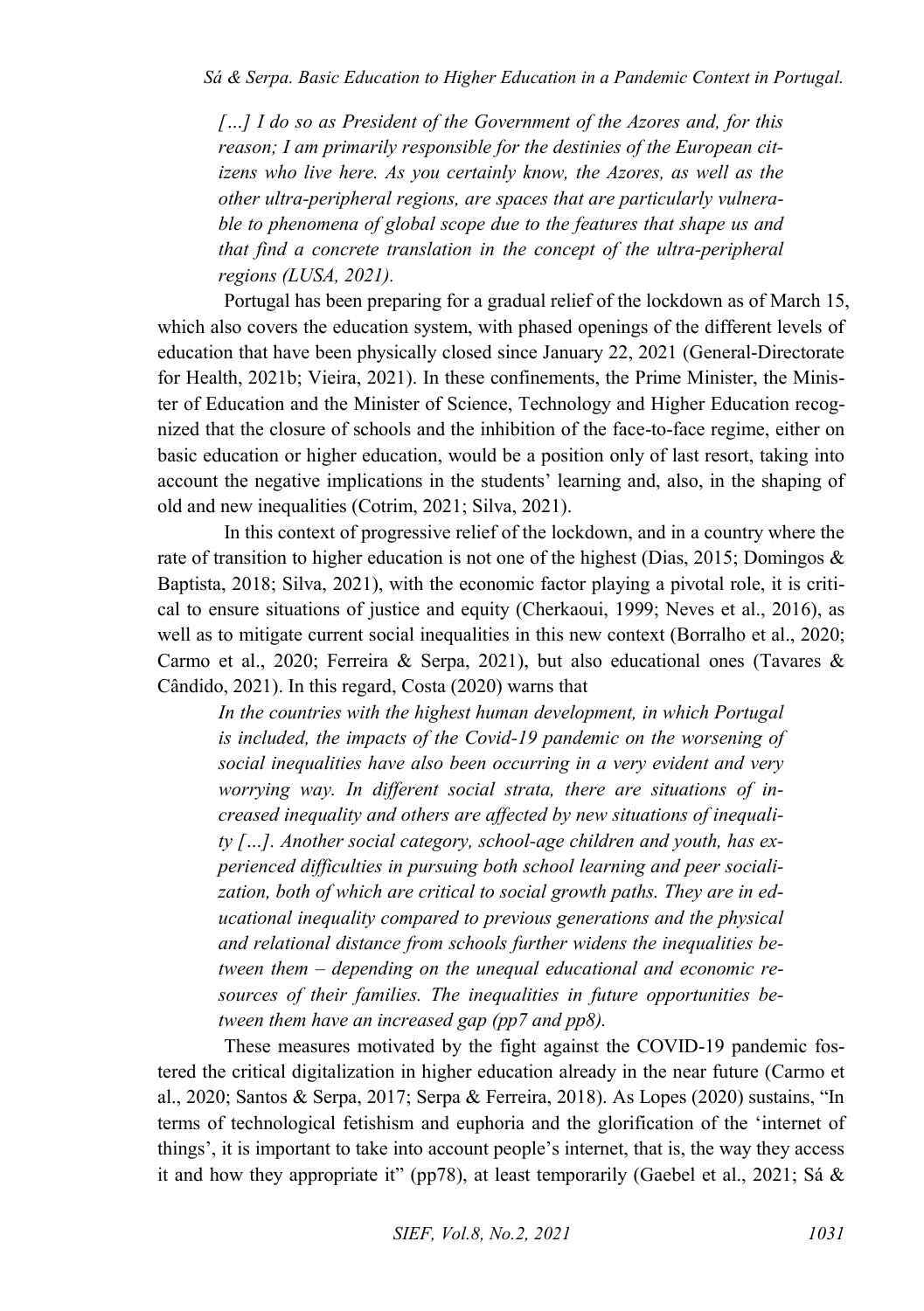Serpa, 2020c). It would be interesting to consider this issue also in basic education (Costa et al., 2021).

In this process, the implementation of innovative pedagogical practices is vital, with the adoption of more active teaching-learning practices (Sá & Serpa, 2018, 2020a). These authors (Sá & Serpa, 2020c) advocate that "teachers and students, due to their traits and various reasons, will have to prepare for student-centered learning through the intentional and sensible mobilization of digital technologies in a complex process, in which each agent will be, ultimately, a critical content creator with enhanced digital literacy" (pp4520), which can and should be complemented with the promotion of home study strategies (General-Directorate for Education, 2021a). In terms of higher education, in particular, some examples of these innovative strategies are flipped teaching or participatory action research:

*[…] the flipped teaching method. […] this teaching model that reverses the sequence, starting from the student's autonomous work and concluding in the materialisation of the knowledge and competences attained, always with the teacher's support (Santos & Serpa, 2020, pp169).*

*By fostering a direct engagement of those involved in solving problems or needs in a context of real situations, participatory action research (PAR) offers great potentialities for the academic training of future and even current professionals (Serpa et al., 2018, pp1).* 

Having analyzed the context of higher education in the present and near future, the question remains: does Portuguese basic and secondary education prepare and equip its students with skills and tools to smooth the transition from one educational level to the other?

The potential answer refers, naturally, to the analysis of curricular plans, pedagogical practices and co-curricular activities developed by basic and secondary schools, following the guidelines of the General-Directorate of Education (Decree-Law No. 139/2012 of July 5). To note, the National Curriculum document in force currently has been produced almost eight years ago.

As early as in the 1st cycle (1st to 4th grade) there is a concern, albeit incipient, to provide students with basic knowledge of English. This subject is not part of the core curriculum; it is optional but is seen as a curriculum enhancement activity (General-Directorate for Education, 2021b).

In the 2nd cycle (5th and 6th grade), Technological Education and the English Language are already mandatory components of the curriculum. This investment in more transversal and comprehensive areas is increased in the 3rd cycle (5th to 9th grade), with the integration in the curriculum of another foreign language (in addition to English) and the discipline of ICT (Information and Communication Technologies), with a workload similar to that of the so-called traditional subjects.

In secondary education (10th to 12th grade), the focus on both technicalscientific and transversal competences is intensified, namely with the possibility for students to choose from among six major training areas. The areas of technology and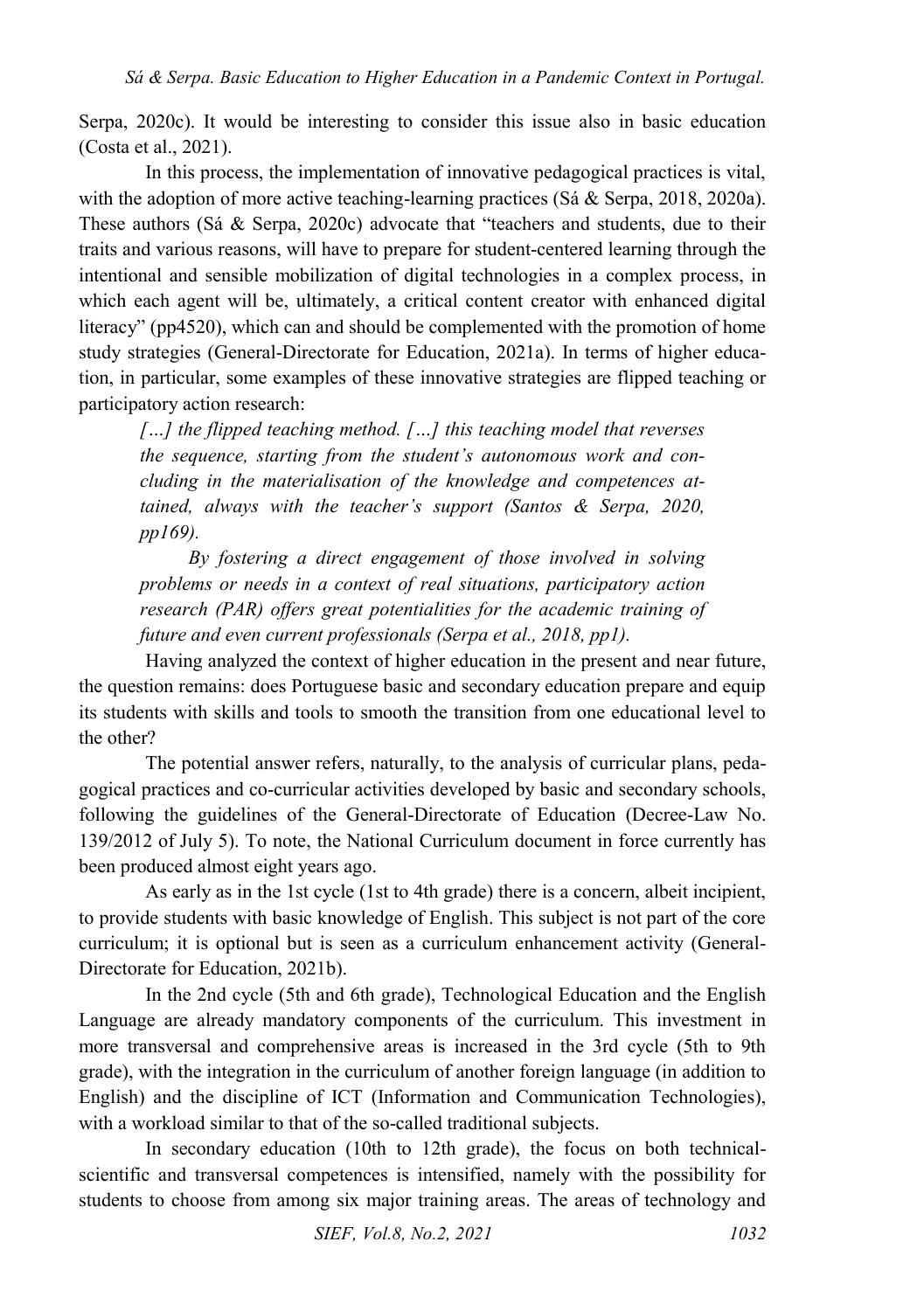languages have a very significant weight in the curricular plan of any of the choices, with the open purpose of preparing students for the enrolment and attendance of either higher education or professional/vocational study programs.

However, the COVID-19 pandemic caused profound changes and severe effects on the pedagogical practices themselves. According to Martins (2020), the unfeasibility of direct and face-to-face interaction between students and teachers, resulting from confinement measures and the consequent closure of educational establishments at all educational levels, abruptly interrupted the learning and teaching process without the possibility of preparing the actors for these new educational dynamics. In Portugal, schools reacted in a much diversified way to re-establishing contact with their students. Likewise, initiatives to resume the educational relationship and the teaching and learning process were also characterized by very distinct experiences. Such variability was visible in the implementation of distance learning, namely in its leadership (in many schools, it took on a clearly atomized nature, in which each teacher used a strategy or platform, whereas in others there was better coordination) and in the schools' communicative capacity (namely, in the contact with students and families).

### **Conclusion**

The disruption in education caused by the lockdowns due to the COVID-19 pandemic further accentuated the inequalities and the lesser competences learned/apprehended, a concern that had already been raised in terms of the preparation for the transition from basic to higher education. Although the curricular plans include technological subjects, with a special focus on the 3rd cycle of basic education and secondary education, these plans were defined and structured for classroom teaching and are jeopardized in the presence of a pandemic that prevents or, at less, limits students in terms of interaction, which is very different in face-to-face teaching vis-a-vis distance learning.

Some of the more severe consequences and also challenges for higher education when welcoming new students are the following:

- Disruptive higher education;
- Receive particularly poorly-prepared students;
- Greater social and school inequalities, increasing social reproduction;
- Strategies to compensate for these limitations;
- Lower the level of requirement;
- Compensation classes;
- New competences and new ways of working;
- Acting as a "follow-up vehicle".

This situation has a profound impact in the short-term on students who are in transition, but also in the medium and long term, and which implies new recovery responses in basic education, but also in higher education. Despite the challenges and difficulties that this situation entails, it can be seen as a window of opportunity to change the cultural paradigm of each of these levels of education, to be seized.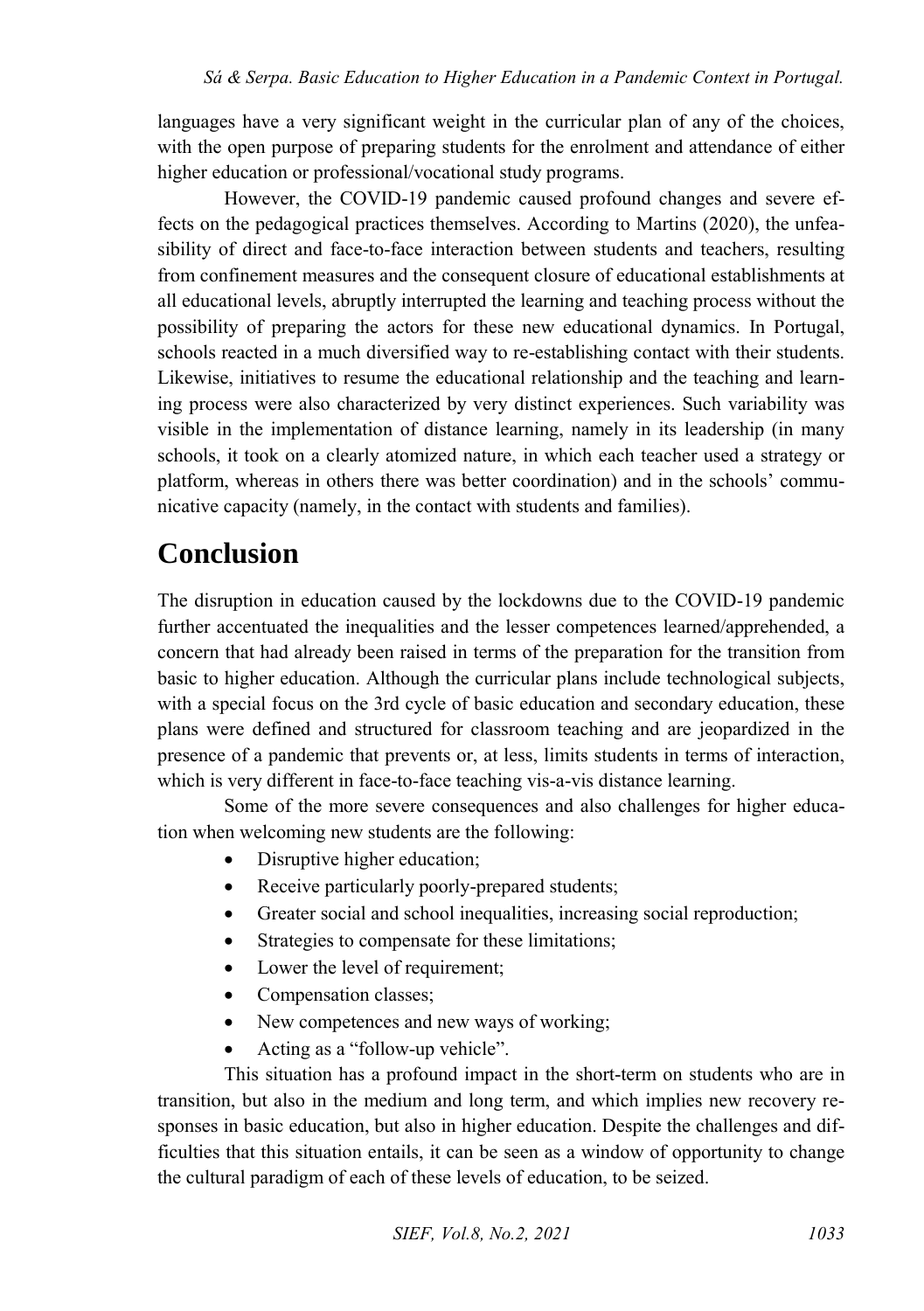#### *Sá & Serpa. Basic Education to Higher Education in a Pandemic Context in Portugal.*

The education systems should learn from this experience, for which very few were prepared, and adapt their plans, methods and techniques to increasingly virtual learning and teaching processes, starting with the intentional preparation of students upstream of higher education and as early as possible, to equip students with the competences needed for a fruitful and successful experience in higher education, with a desirably, peaceful and smooth transition.

The coming years will, therefore, be critical in assessing the success of the implementation of distance learning in Portugal, the new paradigm towards which education systems, in general, are moving, in a country that is still poorly prepared, both in cultural and technological terms. While all the actors involved in the educational processes are working intensively towards achieving this goal, the results of their efforts are yet to be fully assessed.

#### **References**

- Borralho, A., Palos, A.C., Diogo, F, Rocha, G. P.N., & Serpa, S. (Coords). (2020). Desigualdades Sociais. Educação. Territórios [Social differences. Education. Territories]. Vila Nova de Famalicão: Húmus. ISBN: 978-989-755-491-9. [Portuguese]
- Carmo, R.M., Tavares, I., & Cândido, A.F. (2020). Um Olhar Sociológico sobre a Crise Covid-19 em Livro [A Sociological Stance at the Covid-19 Crisis in a Book]. Lisboa: Observatório das Desigualdades, CIES-ISCTE. [Portuguese] DOI:

<https://doi.org/10.15847/ciesod2020covid19>

- Cherkaoui, M. (1999). Sociologie de l'Éducation [Sociology of Education]. Paris: Presses Universitaires de France. ISBN: 978-213- 054-537-8. [French]
- Costa, F.A. (2020). Desigualdades sociais e pandemia [Social inequalities and pandemic]. In R.M. Carmo, I. Tavares, & A. F. Cândido (Eds.), Um Olhar Sociológico sobre a Crise Covid-19 em Livro [A sociological stance at the Covid-19 crisis in a book] (pp4-pp16). Lisboa: Observatório das Desigualdades,

CIES-ISCTE. [Portuguese] DOI: <https://doi.org/10.15847/ciesod2020covid19>

- Costa, F.A., Auxtero, M.D., Martins, A.P., & Caramona, M.M. (2020). An overview of Portugal's educational challenges and responses to the global pandemic of COVID-19. *Pharmacy Education*, 20(2):98-101. DOI: <https://doi.org/10.46542/pe.2020.202.98101>
- Cotrim, A. (2021). Covid-19. Ministro rejeita para já alterar aulas ou avaliações presenciais no ensino superior [Covid-19. Minister rejects for now changing classes or face-to-face assessments in higher education]. Agência Lusa, 19 de janeiro. [Portuguese]

[https://observador.pt/2021/01/19/covid-19](https://observador.pt/2021/01/19/covid-19-ministro-rejeita-para-ja-alterar-aulas-ou-avaliacoes-presenciais-no-ensino-superior/) [ministro-rejeita-para-ja-alterar-aulas-ou](https://observador.pt/2021/01/19/covid-19-ministro-rejeita-para-ja-alterar-aulas-ou-avaliacoes-presenciais-no-ensino-superior/)[avaliacoes-presenciais-no-ensino-superior/](https://observador.pt/2021/01/19/covid-19-ministro-rejeita-para-ja-alterar-aulas-ou-avaliacoes-presenciais-no-ensino-superior/) 

Dias, D. (2015). Has massification of higher education led to more equity? Clues to a reflection on Portuguese education arena. *International Journal of Inclusive Education*, 19(2):103-120. DOI: [https://doi.org/10.1080/13603116.2013.7882](https://doi.org/10.1080/13603116.2013.788221)

[21](https://doi.org/10.1080/13603116.2013.788221)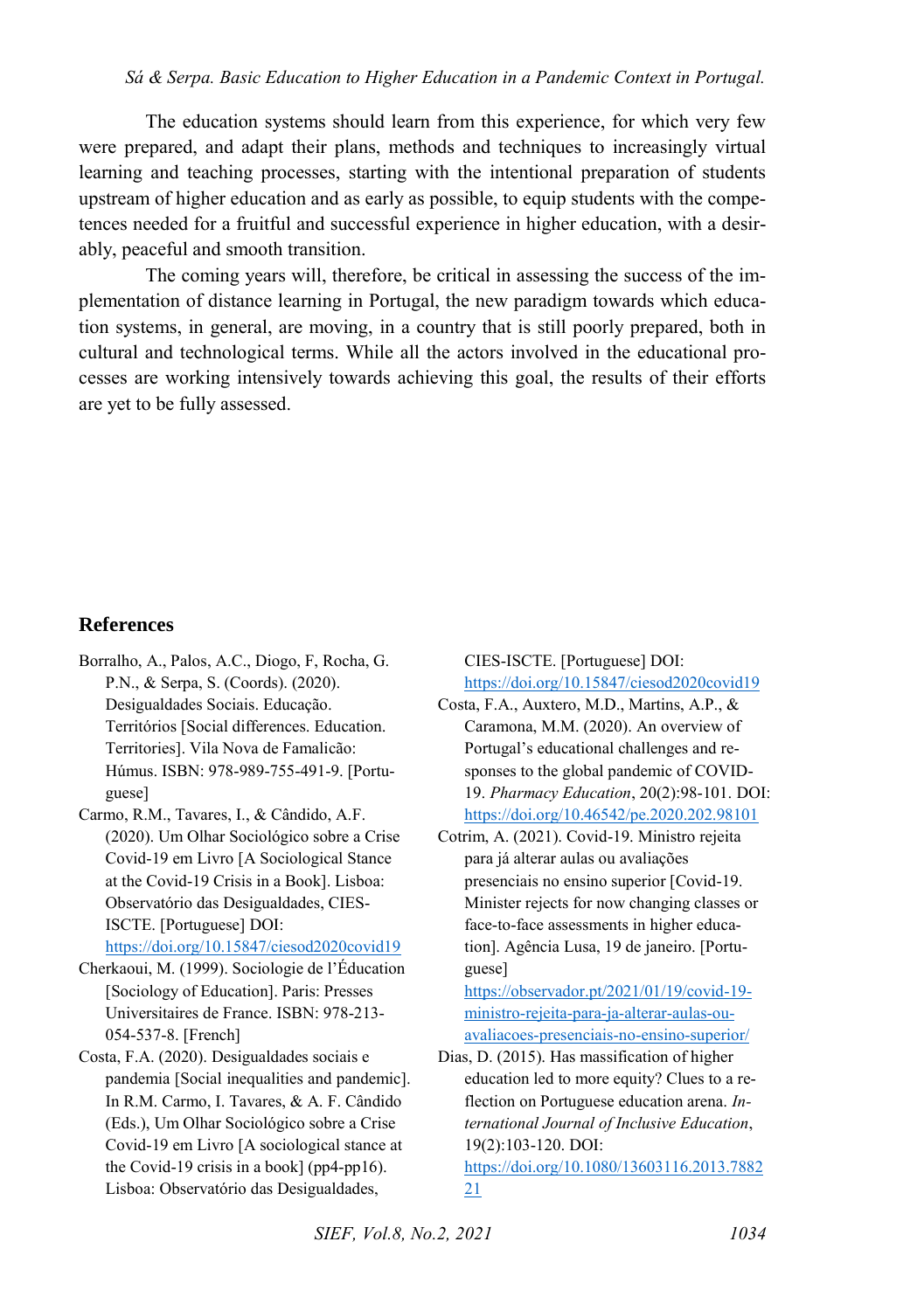Domingos, A., & Baptista, J.O. (2018). Transição entre o Ensino Secundário e o Ensino Superior: 2015/16 – 2016/17 [Transition from secondary to higher education: 2015/16-2016/17]. Lisboa: Directorate-General for Education and Science Statistics. [Portuguese]

Serpa, S., & Ferreira, C. (2018). Society 5.0 and social development: Contributions to a discussion. Management and Organizational Studies, 5(4):26-31. DOI: <https://doi.org/10.5430/mos.v5n4p26>

Ferreira, C.M., & Serpa, S. (Eds.) (2021). COVID-19 and Social Sciences. Basel: MDPI. DOI: [https://doi.org/10.3390/books978-3-0365-](https://doi.org/10.3390/books978-3-0365-0155-0) [0155-0](https://doi.org/10.3390/books978-3-0365-0155-0) 

- General-Directorate for Education (2021a). Estudo em Casa [Study at home]. [Portuguese]<https://estudoemcasa.dge.mec.pt/>
- General-Directorate for Education (2021b). Currículo Nacional – DL 139/2012 [National Curriculum - DL 139/2012]. [Portuguese] [http://www.dge.mec.pt/curriculo-nacional](http://www.dge.mec.pt/curriculo-nacional-dl-1392012)[dl-1392012](http://www.dge.mec.pt/curriculo-nacional-dl-1392012)
- General-Directorate for Health (2021a). Ponto de Situação Atual em Portugal [Current Situation in Portugal]. [Portuguese] [https://covid19.min-saude.pt/ponto-de](https://covid19.min-saude.pt/ponto-de-situacao-atual-em-portugal/)[situacao-atual-em-portugal/](https://covid19.min-saude.pt/ponto-de-situacao-atual-em-portugal/)
- General-Directorate for Health (2021b). Governo revela plano de reabertura gradual até 3 de maio [Government reveals plan for gradual reopening until May 3]. [Portuguese] [https://covid19.min-saude.pt/governo](https://covid19.min-saude.pt/governo-revela-plano-de-reabertura-gradual-ate-3-de-maio/)[revela-plano-de-reabertura-gradual-ate-3-de](https://covid19.min-saude.pt/governo-revela-plano-de-reabertura-gradual-ate-3-de-maio/)[maio/](https://covid19.min-saude.pt/governo-revela-plano-de-reabertura-gradual-ate-3-de-maio/)
- Gaebel, M., Zhang, T., Stoeber, H. & Morrisroe, A. (2021). Digitally Enhanced Learning and Teaching in European Higher Education Institutions. European University Association absl.

[https://eua.eu/downloads/publications/digi](https://eua.eu/downloads/publications/digi-he%20survey%20report.pdf)[he%20survey%20report.pdf](https://eua.eu/downloads/publications/digi-he%20survey%20report.pdf) 

Lopes. J.T. (2020). Elogio da co-presença no ensino superior: Breves notas [Praise for copresence in higher education: Brief notes]. In R. M. Carmo, I. Tavares, & A. F. Cândido (Eds.), Um Olhar Sociológico sobre a Crise Covid-19 em Livro [A Sociological Stance

at the Covid-19 Crisis in a Book] (pp78 pp82). Lisboa: Observatório das Desigualdades, CIES-ISCTE. [Portuguese] DOI:

<https://doi.org/10.15847/ciesod2020covid19>

- LUSA (12-03-2021). Covid-19: Governo dos Açores pede à Comissão Europeia imunização dos açorianos [Covid-19: Government of the Azores asks the European Commission to immunize the Azoreans]. RTP News. 2021-03-12. [Por-tuguese] [https://www.saudemais.tv/noticia/30040](https://www.saudemais.tv/noticia/30040-covid-19-governo-dos-acores-pede-a-comissao-europeia-imunizacao-dos-acorianos) [covid-19-governo-dos-acores-pede-a](https://www.saudemais.tv/noticia/30040-covid-19-governo-dos-acores-pede-a-comissao-europeia-imunizacao-dos-acorianos)[comissao-europeia-imunizacao-dos](https://www.saudemais.tv/noticia/30040-covid-19-governo-dos-acores-pede-a-comissao-europeia-imunizacao-dos-acorianos)[acorianos](https://www.saudemais.tv/noticia/30040-covid-19-governo-dos-acores-pede-a-comissao-europeia-imunizacao-dos-acorianos)
- Martins, S.C. (2020). A educação e a Covid-19: Desigualdades, experiências e impactos de uma pandemia não anunciada [Education and Covid-19: Inequalities, experiences and impacts of an unannounced pandemic]. In R.M. Carmo, I. Tavares, & A.F. Cândido (Eds.), Um Olhar Sociológico sobre a Crise Covid-19 em Livro [A Sociological Stance at the Covid-19 Crisis in a Book] (pp37 pp55). Lisboa: Observatório das Desigualdades, CIES-ISCTE. [Portuguese] DOI:

<https://doi.org/10.15847/ciesod2020covid19>

- Martins, J.G., Ferreira, C.M., & Serpa, S. (2021). Interdependencies between COVID-19, mental illness and living uneasiness. *Academic Journal of Interdisciplinary Studies*, 10(1):1. DOI[: https://doi.org/10.36941/ajis-](https://doi.org/10.36941/ajis-2021-0001)[2021-0001](https://doi.org/10.36941/ajis-2021-0001)
- Neves, T., Ferraz, H., & Nata, G. (2016). Social inequality in access to higher education: Grade inflation in private schools and the ineffectiveness of compensatory education. *International Studies in Sociology of Education*, 26(2):190-210. DOI: [https://doi.org/10.1080/09620214.2016.1191](https://doi.org/10.1080/09620214.2016.1191966) [966](https://doi.org/10.1080/09620214.2016.1191966)
- Sá, M.J., & Serpa, S. (2020a). The COVID-19 pandemic as an opportunity to foster the sustainable development of teaching in higher education. *Sustainability*, 12(20):8525. DOI: <https://doi.org/10.3390/su12208525>
- Sá, M.J., & Serpa, S. (2020b). The global crisis brought about by SARS-CoV-2 and its impacts on education: An overview of the Por-